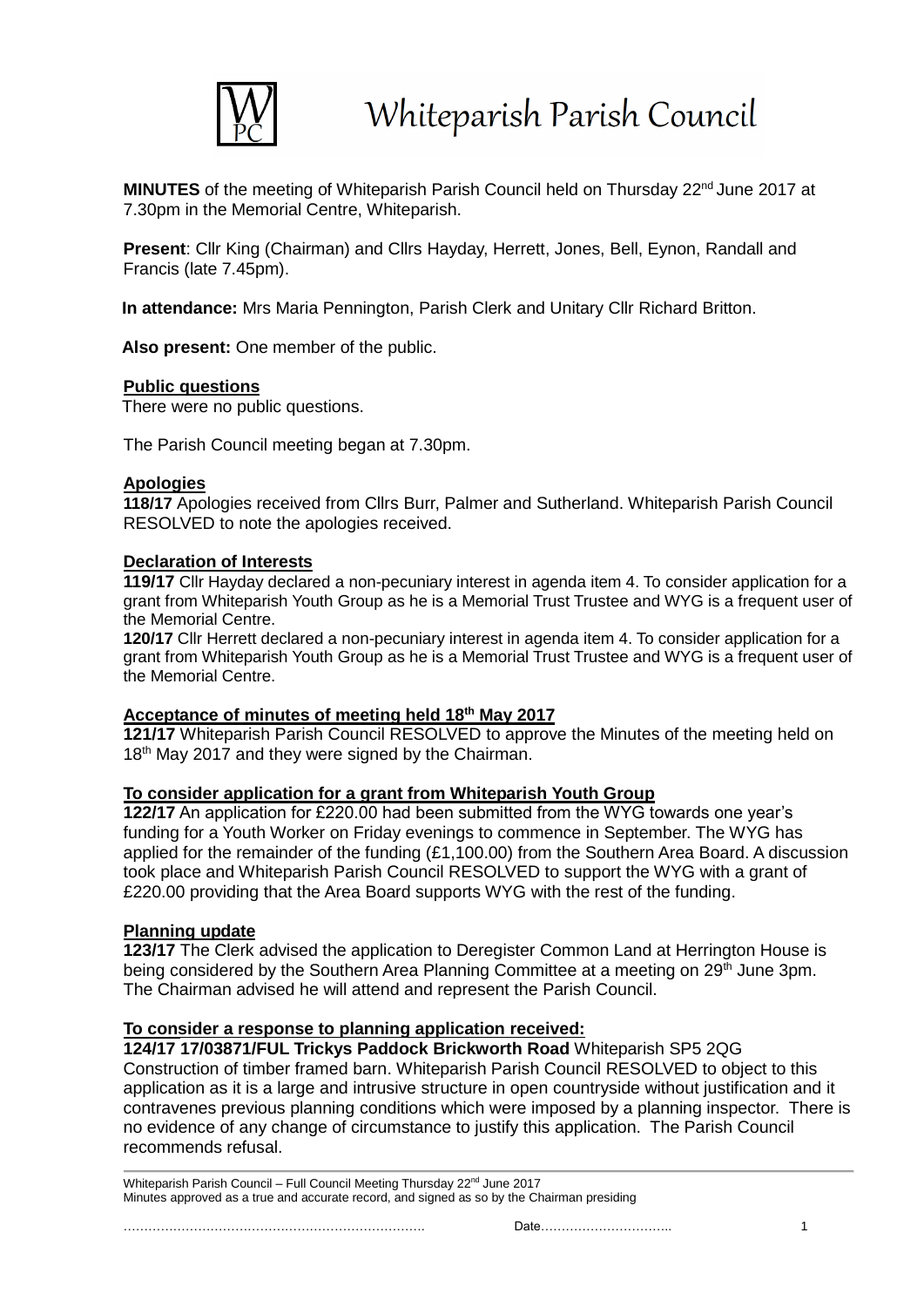## **To approve membership to the Information Commissioners Office**

**125/17** Whiteparish Parish Council RESOLVED to approve membership of £35.00 to the Information Commissioners Office.

## **To adopt the Freedom of Information Request Policy**

**126/17** Whiteparish Parish Council RESOLVED to adopt the Freedom of Information Request Policy.

#### **To approve accounts for payment and to record the bank balances**

**127/17** Whiteparish Parish Council RESOLVED to approve the payments as listed in the following schedule and to record the bank balances.

#### **SCHEDULE OF PAYMENTS FOR APPROVAL**

| <b>PAYABLE TO</b>          | <b>AMOUNT</b> | <b>VAT</b> | <b>TOTAL</b> | <b>DETAIL</b>                           |
|----------------------------|---------------|------------|--------------|-----------------------------------------|
| Mrs M Pennington           | 72.46         | 3.50       | 75.96 l      | Reimbursement for office administration |
| Mrs M Pennington           | 494.40        | 0.00       | 494.40       | Remuneration                            |
| Chris Moore                | 150.00        | 0.00       | 150.00       | Clean and litter pick p/e 30.06.17      |
| Information Commissioner's | 35.00         | 0.00       | 35.00        | Annual registration                     |
| Office                     |               |            |              |                                         |

- Community Account Balance 22.06.17 £53,142.25
- Business Reserve 22.06.17 £24,320.80
- Conservation 22.06.17 £185.20

## **To consider a response for the Wiltshire Council Parish of Whiteparish Path No. 41 Rights of Way Modification Order 2017 – Mean Wood, Whiteparish**

**128/17** Whiteparish Parish Council RESOLVED to continue to object to the Path No. 41 Rights of Way Modification Order 2017 – Mean Wood, Whiteparish to the definitive map and statement. Members of Whiteparish Parish Council have always understood this was a permissive footpath.

#### **To consider a response to the Wiltshire Council Town and Country Planning Act 1990 s.257 and s.261 Application to divert Footpaths no.2 Whiteparish (part), Brickworth Quarry, for a period of up to 12 years**

**129/17** Whiteparish Parish Council RESOLVED to make no comment.

## **Rights of Way update**

**130/17, 111/17** The Clerk reported that she has met with WC and the landowners regarding 4 new kissing gates on path 5. It is anticipated they will be installed in the early autumn.

## **Highways update**

**131/17, 113/17** Wiltshire Council are also investigating the reported leak on the Romsey Road by Meadow Court as Wessex Water believe it is not to do with themselves.

## **132/17 Reports from Representatives**

**School** No report. **Memorial Trust** Cllr Hayday reported on the Memorial Trusts activities. **New Forest National Park** Cllr Palmer had circulated a report prior to the meeting.

Whiteparish Parish Council – Full Council Meeting Thursday 22<sup>nd</sup> June 2017 Minutes approved as a true and accurate record, and signed as so by the Chairman presiding

………………………………………………………………. Date………………………….. 2